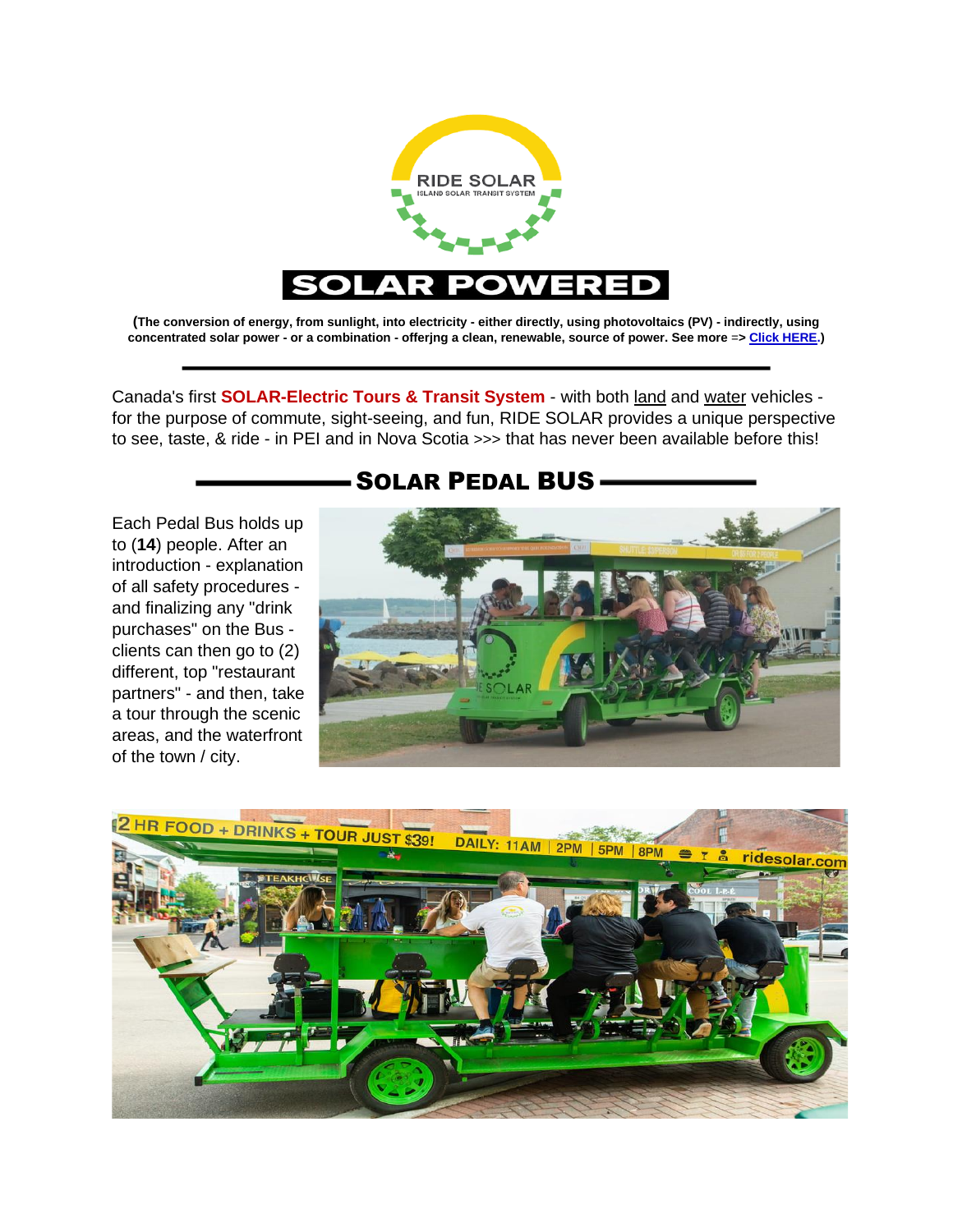## SOLAR BOAT



Originally a "vaporetto", during the 1967 Montreal Expo (World's Fair), this 55 year old Canadian Heritage Vessel has been 100% "retrofit-tted and re-powered" - for its S-O-L-A-R CRUISES /.DINNERS / TOURS.

It has a *see through floor* - seats up to **40** - has Plastic Safety Panels up between each booth (COVID-19) - is the "world's first" SOLAR Powered Dinner / Cruise / Tour Boat - "North America's largest" SOLAR Boat!



V (Charlottetown Harbour / PEI **>>>** Click On, Below) V